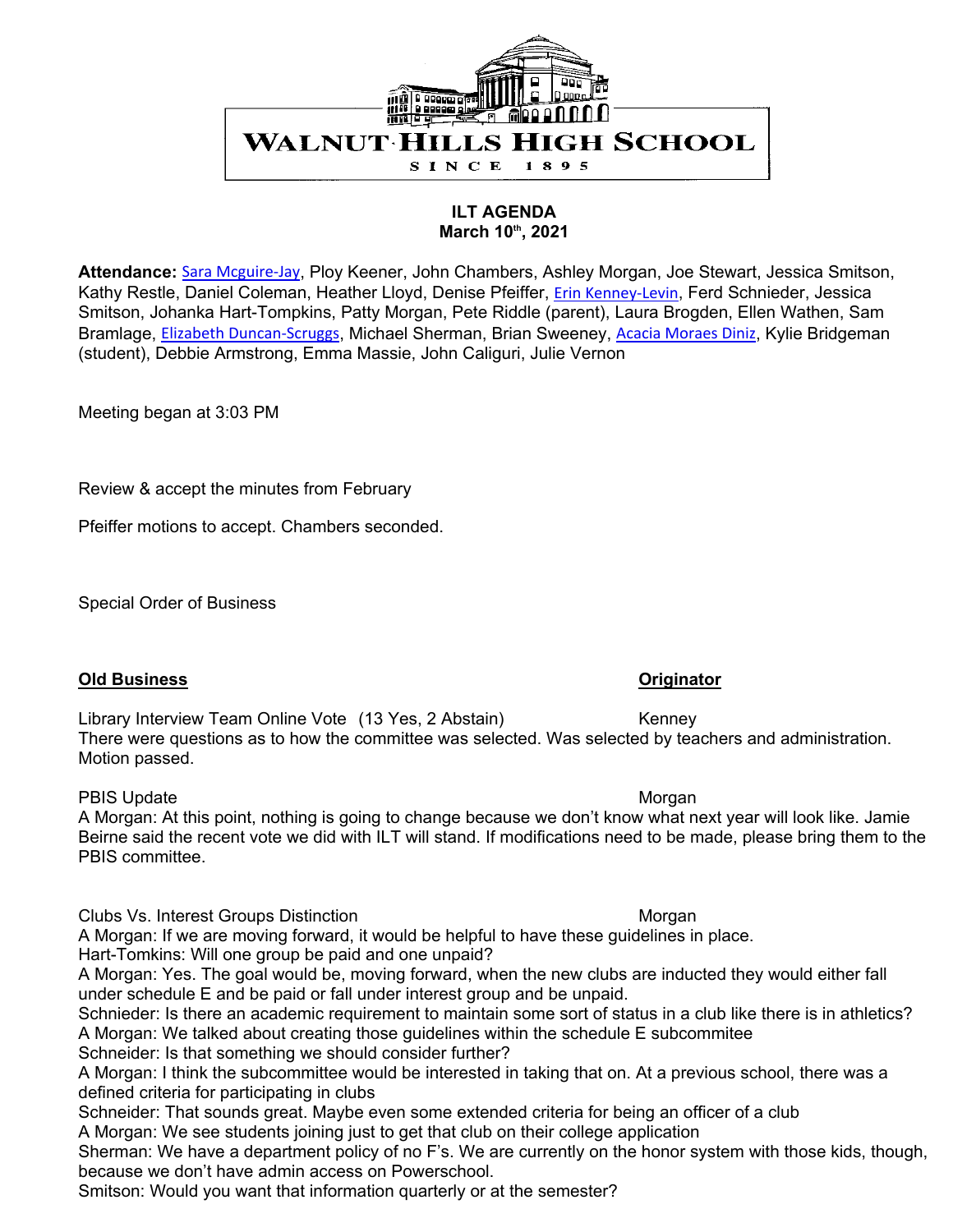Sherman: We have 5 shows a year, so I think quarterly or some easy way to keep tabs would be beneficial. A Morgan: Maybe the athletic department could help with this.

Chambers: Are we looking at quarter grades? What frequency are we looking to check? Sherman: I think quarterly is reasonable

Chambers: Ms. Daniels runs a quarterly failure report. Each department could get a copy of that failure report and the advisers could check that report.

Sweeney: Is there anyone who monitors the amount of hours students are expected to put in with these clubs? A Morgan: Not to my knowledge

Sweeney: Some clubs and sports expect 2-3 hours a day and then kids complain about not having time to do their homework. We should consider how much is being asked of kids

Brogden: Need to consider how our clubs give opportunities for socialization and creative outlet. It helps make students more well rounded. I wouldn't want to think that I would have to limit my roster to anybody who doesn't have an F. Not opposed to requirements, but they should be carefully placed.

A Morgan: Maybe the clubs that are more competitive (more like teams) could have a requirement but the interest groups where kids are just hanging out

Brogden: BCTM is required to maintain an account because we get money from an outside organization.

A Morgan: With an interest group, they wouldn't have the requirements of an adviser

Kylie: Sometimes the club is the only thing that keeps me going. I only spend an hour or so a week. I don't think it would be a positive thing to say you can't participate because you have an F. Practices and clubs get us in the building.

Kenney: We've gotten off our path here. It's a fine conversation, but what we have is if we are going to allow student congress to decide whether something is a club or interest group.

Schneider: The state will allow students to practice, but not complete on game day.

Kenney: If we take this back to departments, we have to vote on this at the next ILT. May 15th is when ILT has to have a recommendation.

Bramlage: Take back to departments

A Morgan: Josh Hardin hasn't gotten much word on when we will get the schedule E budget.

Kenney: We are giving student congress a lot of authority to say this person should get paid/this person shouldn't get paid and that is my only concern with the proposal. Maybe we can add "student congress suggested, schedule E committee has final say?"

A Morgan: I think that makes sense.

Kenney: Motion to take back to departments. Pfeiffer second.

# **New Business Originator**

## Budget/Staffing 2021-2022 Chambers

Chambers: Our budget was relatively easy this year. 101,343 is our general budget allocation. Last year was 111,000. Our projected enrollment has gone down. We are projected at 2750. Current is 2800. They looked at the difference between the incoming 7th grade class and the outgoing seniors. We lost about 10K. I have to put dollar amounts into certain budget lines. It's the same as last year minus 10K. The 10K came out of the office supply line. The only non-controllable line is the instructional supply line. We didn't want to put too much money into a classroom supply line that we could not use. If we don't have the money in the right budget line, we can't purchase certain things (library databases, stock market game, etc)

Hart-Tompkins: Is student fee money kept separate?

Chambers: The classroom fees (FL, art, specialized classes) come in at the end of the school year. Brogden: Can we move money?

Chambers: We can move in to classroom supplies, we just can't move that out to any other line. Thelen: Will staffing remain the same?

Chambers: The district is maintaining the current staffing levels. We will go into 21-22 with our current levels. It could change in October. I think we'll be fine with our current levels. Also, there were some requests for changes to the transfer round listings. They should say AP preferred. This was done at the request of our department chairs.

McGuire-Jay: The positions in SS are mostly 7th grade. The 2 postings are 9-12 and it seems like it should be 7- 12 and they're both listed as AP, but it's not the AP vacancies that are around.

Chambers; I'll talk to our person at HR. Just send me what you want so I can put an addendum out there. Stewart: We have no idea how we'll start next year. They're talking about moving 7/8 to another campus. I'm all about getting the highest qualified teachers here at Walnut. Putting on there AP preferred will help seek out the most certified candidates we can get.